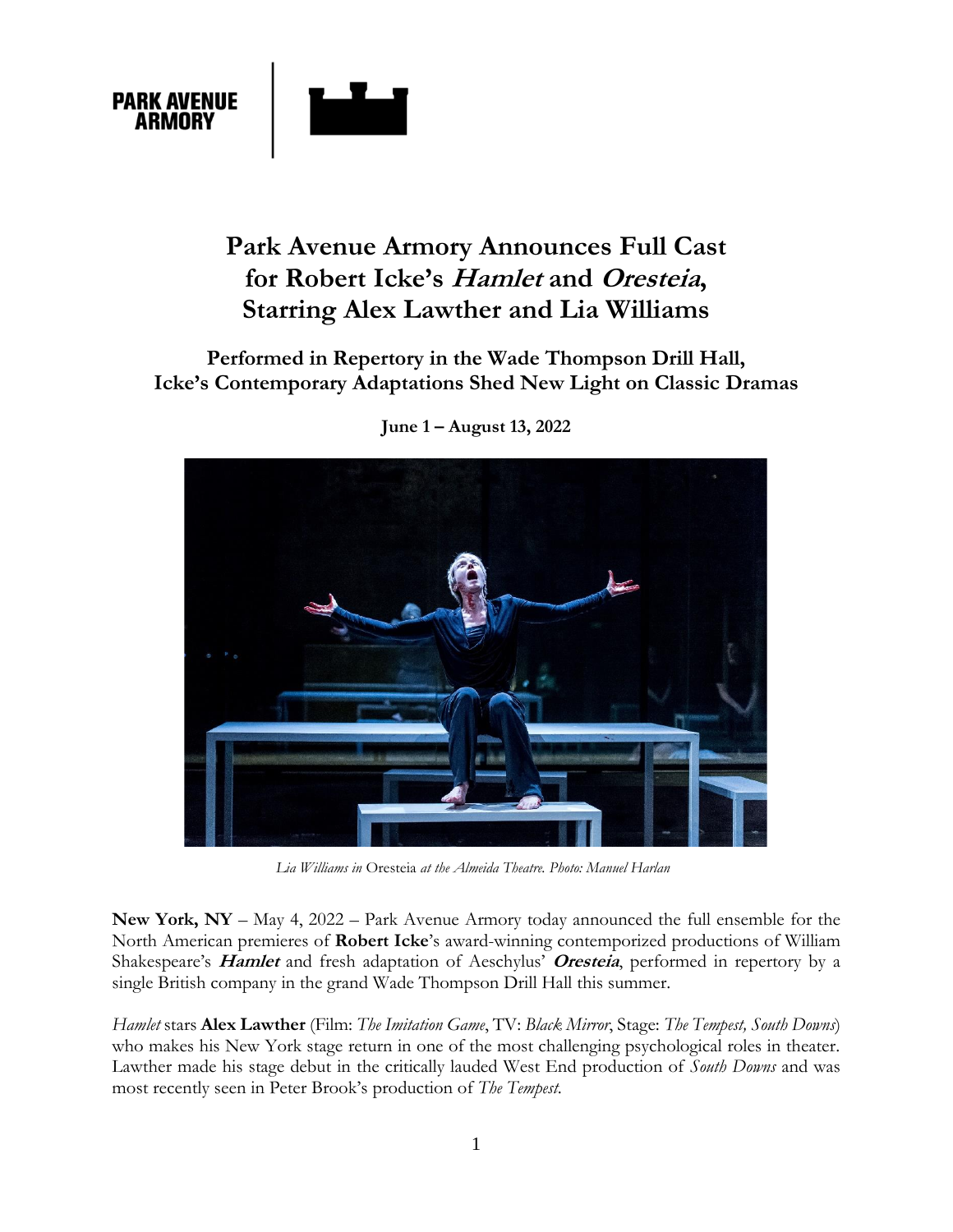**Lia Williams** (TV: *The Crown*, *His Dark Materials*, Stage: *Skylight)* returns to *Oresteia* for the first time since her 2015 Oliver-nominated performance as Klytemnestra, the complicated tragic figure. Williams will also take on the role of Gertrude in *Hamlet*.

The principal cast features West End stage veterans portraying some of the most iconic roles in tragedy. Most of these actors play parts in both productions, including Angus Wright (TV: *The Crown, Flowers* Stage: *War Horse, 1984*) as Claudius and Agamemnon/Aegisthus; Olivier Award-winner Luke Treadaway (Stage: *The Curious Incident of the Dog in the Night-Time*) as Laertes and Orestes; Kirsty Rider (Stage: *The Great Wave, Pride and Prejudice*) as Ophelia; Peter Wight (TV: *The Crown,* Stage: *Electra*) as Polonius and Menelaus; and Joshua Higgott (Film: *Bohemian Rhapsody, The Machine*) as Horatio and Talthybias.

This full ensemble also includes Michael Abubakar (Film: *Artemis Fowl,* Stage: *The Tragedy of Macbeth*), David Rintoul (TV: *The Crown,* Stage: *Macbeth*), Tia Bannon (Film: *The Drifters,* Stage: *Losing Venice*), Calum Finlay (Film: *Amazon Adventure,* Stage: *A Midsummer Night's Dream*), Hara Yannas (Stage: *Animal Farm, The House of Bernarda Alba*), Gilbert Kyem Jnr. (Stage: *Lest we Forget, Incriminating Objects*), Ross Waiton (Film: *Skyfall,* Stage: *King Lear*), Marty Cruikshank (Stage: *Richard II, After Electra*), Alexis Rae Forlenza, Elyana Faith Randolph, Hudson Paul, and Wesley Holloway. Ensemble and understudies include Bartley Booz, Lise Bruneau, Jacqueline Jarrold, Andrew Long, Imani Jade Powers, and Harry Smith. Full casting is listed below.

"Led by Alex Lawther and Lia Williams, this exceptionally talented ensemble will bring to life these timeless, well-known characters in a way that feels relevant and immediate to contemporary audiences. Robert Icke's complete reimagining of these two great classics is a theatrical event not to be missed," said **Pierre Audi**, **the Armory's Marina Kellen French Artistic Director**.

"It is no small feat to stage one epic tragedy, but this stellar cast, under the singular direction of Robert Icke, will bring two to life at once. The Armory is delighted to partner with Icke in his return to the Armory for the North American premieres of these acclaimed adaptions, never before seen in repertory," added **Rebecca Robertson, Founding President and Executive Producer of Park Avenue Armory**.

Icke's *Hamlet* and *Oresteia* originated at the internationally acclaimed Almeida Theatre, which was founded in 1979 by Audi. At the Armory, the productions will play in repertory for the first time, allowing audiences to experience the throughlines and connections Icke explores in his pairing of these classic dramas—depicting two epic family sagas written over 2,000 years apart—which will be performed by the same cast. In his adaptations, Icke bridges antiquity and the contemporary to create worlds that enhance the psychological drama in classic texts; blurring the lines between public and private life in *Hamlet*, and heightening the courtroom tensions in *Oresteia*.

The ubiquity of *Hamlet* on the British stage allows the full creative force of the seasoned Shakespearean troupe to re-interpret these recognizable roles with modern elements and a stark reflection of the time. While often considered an intimidating role for many actors, Lawther brings a focused and wholly original portrayal of the brooding Danish prince to the Drill Hall.

Icke's contemporary adaptation of Aeschylus's seminal tragic trilogy was acclaimed in London and has since been performed around the world. In a modern context, *Oresteia* brings the prophecies and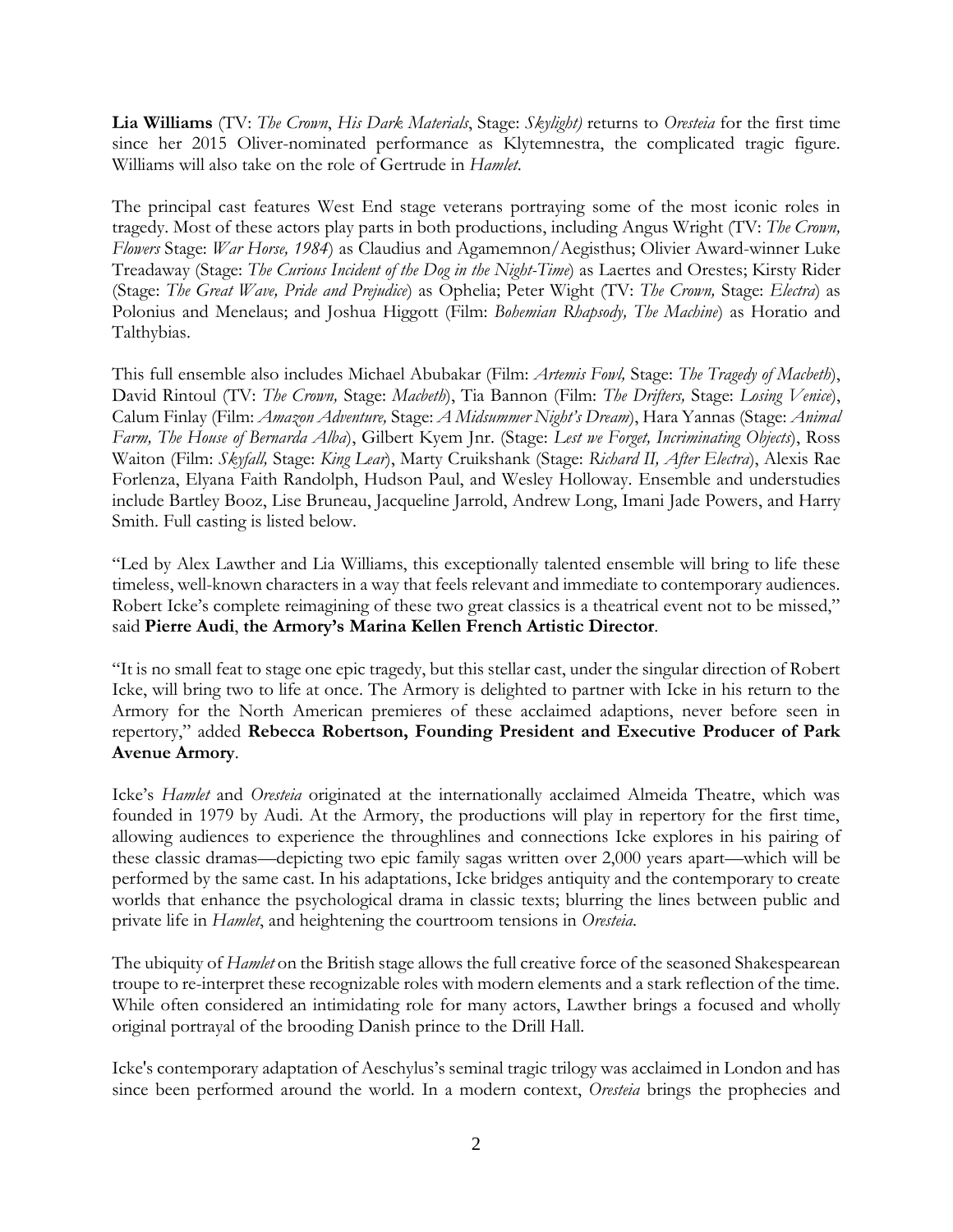wartime violence of the ancient Greeks into startling focus, and lays bare the cyclical interplay between loss, grief, revenge, and justice within one fated family.

#### **CASTING**

**Alex Lawther**, Hamlet **Lia Williams**, Gertrude / Klytemnestra **Tia Bannon**, Guildenstern / Electra **Luke Treadaway**, Laertes / Orestes **Angus Wright**, Claudius / Agamemnon, Aegisthus **Michael Abubakar**, Marcellus / Calchas **Josh Higgott**, Horatio, u/s Hamlet / Talthybias, u/s Orestes **Peter Wight**, Polonius / Menelaus **David Rintoul**, Ghost, Player King **Kirsty Ryder**, Ophelia / Doctor **Calum Finlay**, Rosencrantz, u/s Laertes **Hara Yannas**, Bernardo, Priest / Cassandra, Athene **Gilbert Kyem Jnr**, Reynaldo **Ross Waiton**, Francisco, Gravedigger Marty Cruikshank, Player Queen / Cilissa, Fury **Alexis Rae Forlenza, Elyana Faith Randolph**, Iphigenia **Wesley Holloway, Hudson Paul**, Young Orestes

Ensemble and understudies include **Bartley Booz**, **Lise Bruneau**, **Jacqueline Jarrold**, **Andrew Long**, **Imani Jade Powers**, and **Harry Smith**.

Additional roles played by members of the company.

*Hamlet* and *Oresteia* are part of Park Avenue Armory's full 2022 season. Additional upcoming Drill Hall programming at the Armory includes: **Monochromatic Light (Afterlife)** (September 27- October 8, 2022), a new commission by musician and composer **Tyshawn Sorey** that pays homage to Morton Feldman's iconic composition for the dedication of Houston's Rothko Chapel 50 years ago, with director **Peter Sellars** reimagining the work with a new staging designed for the Drill Hall featuring works by visual artist **Julie Mehretu**; the debut of an Armory-commissioned immersive film installation, **Euphoria** (November 30-January 1, 2023), by German video and film artist **Julian Rosefeldt** that takes aim at the destructive potential of capital, money, greed, and consumption, featuring original music composed by **Samy Moussa** and performed by an ensemble of jazz drummers and singers from the **Brooklyn Youth Chorus**.

#### **PERFORMANCE SCHEDULE**

Tickets sold separately for each production. For a full schedule of performances, please visit [armoryonpark.org.](http://armoryonpark.org/)

## **Hamlet**

North American premiere A Park Avenue Armory and Almeida Theatre Production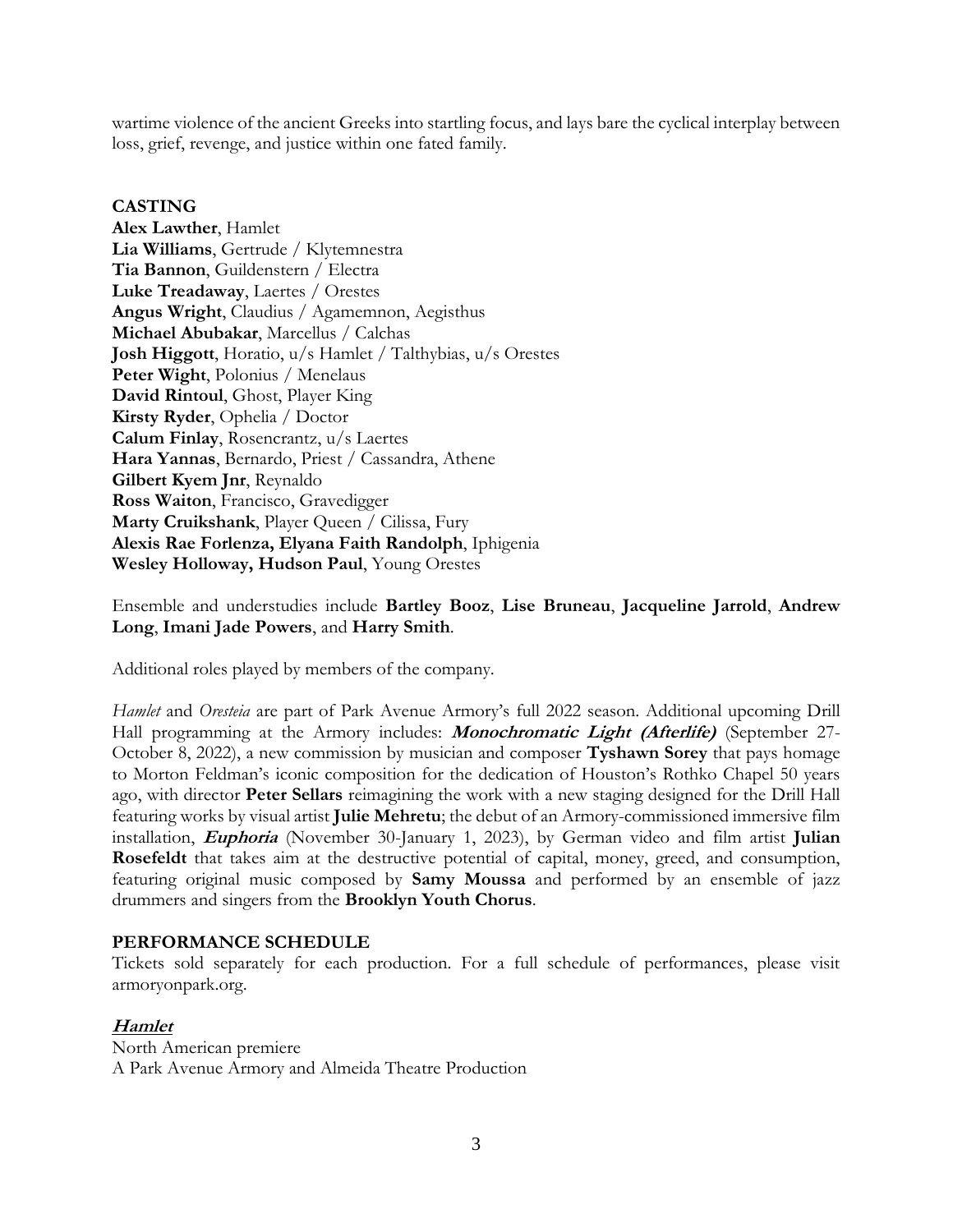This production had its world premiere at The Almeida Theatre in London Produced by The Almeida Theatre and produced in the West End by Ambassador Theatre Group and Sonia Friedman Productions

By **William Shakespeare** Direction **Robert Icke** Sets and Costumes **Hildegard Bechtler** Lighting **Natasha Chivers** Sound **Tom Gibbons** Video **Tal Yarden**

Previews: June 1 – June 25

Performances: June 28 – August 13 Evenings at 7:00 p.m.; Matinees at 1:00 p.m. Dates will vary. Please [check the website](http://armoryonpark.org/programs_events/detail/hamlet) for a full *Hamlet* schedule.

#### **Oresteia**

North American premiere A Park Avenue Armory and Almeida Theatre Production

This production had its world premiere at The Almeida Theatre in London Produced by The Almeida Theatre and produced in the West End by Ambassador Theatre Group and Sonia Friedman Productions

After **Aeschylus**, in an adaptation by **Robert Icke** Direction **Robert Icke** Sets and Costumes **Hildegard Bechtler** Lighting **Natasha Chivers** Sound **Tom Gibbons** Video **Tim Reid**

Previews: June 9 – June 20

Performances: June 21 – August 13 Evenings at 7:00 p.m.; Matinees at 1:00 p.m. Dates will vary. Please [check the website](http://armoryonpark.org/programs_events/detail/oresteia) for a full *Oresteia* schedule.

## **TICKETS**

Tickets start at \$45 and can be purchased at [armoryonpark.org](http://armoryonpark.org/) / (212) 933-5812

Park Avenue Armory 643 Park Avenue at 67<sup>th</sup> Street, New York, NY

#### **SPONSORSHIP**

Citi and Bloomberg Philanthropies are the Armory's 2022 Season Sponsor.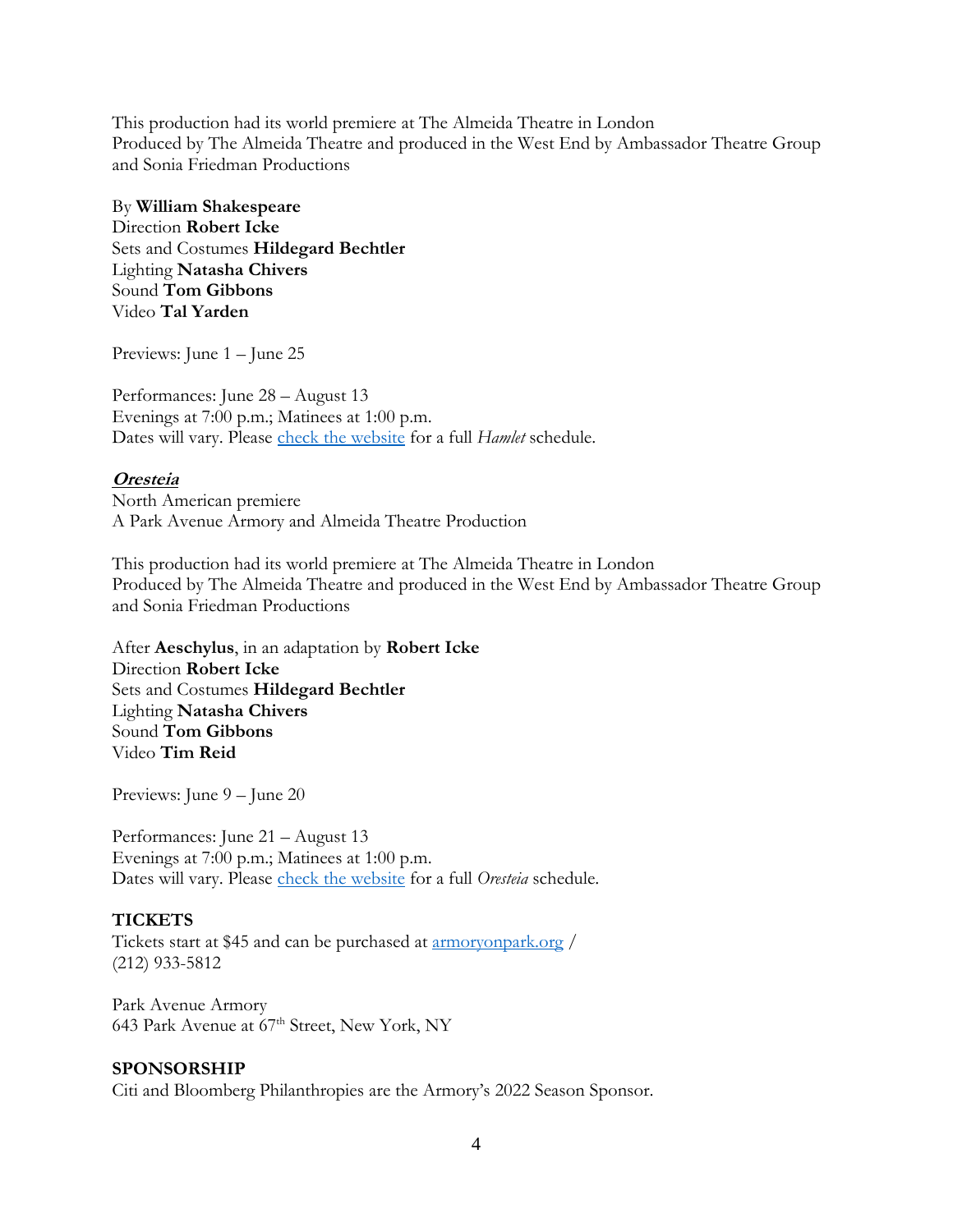Support for Park Avenue Armory's artistic season has been generously provided by the Charina Endowment Fund, the Donald A. Pels Charitable Trust, The Harold and Mimi Steinberg Charitable Trust, the Fan Fox and Leslie R. Samuels Foundation, the Howard Gilman Foundation, the Horace W. Goldsmith Foundation, The Shubert Foundation, the Marc Haas Foundation, The Prospect Hill Foundation, The Emma and Georgina Bloomberg Foundation, the Leon Levy Foundation, the May and Samuel Rudin Family Foundation, Gregory Annenberg Weingarten, GRoW @ Annenberg, the Richenthal Foundation, and the Isak and Rose Weinman Foundation. Additional support has been provided by the Armory's Artistic Council.

## **ABOUT ROBERT ICKE**

Robert Icke is an award-winning writer and theater director best known for his modern adaptations of classic texts. Recent original productions include *Enemy of the People* at Park Avenue Armory (2021), *Oedipus* and *After Nora* at Internationaal Theater Amsterdam (2020, 2018), and *The Doctor*, based on Arthur Schnitzler's *Professor Bernhardi* at the Almeida Theatre in London (2019). Other recent productions include Anton Chekhov's *Ivanov* at Schauspiel Stuttgart (2019) and William Shakespeare's *Hamlet* at the Almeida Theatre and West End (2017).

In 2018, Icke won the Kurt Hübner Award for his debut production in Germany, an adaptation of *Oresteia*, and was elected Fellow of the Royal Society of Literature. He is the youngest ever winner of the Olivier Award for 'Best Director' for *Oresteia* (2015), which also won the 'Best Director' prize at both the Critics' Circle and Evening Standard Theatre Awards.

#### **ABOUT ALEX LAWTHER**

Alex Lawther is best known for his acclaimed roles in *The Last Duel*, the third series of Charlie Brooker's *Black Mirror,* and in *The End of the F\*\*\*ing World.* He made his screen debut as the young Alan Turing in the Oscar-winning film, *The Imitation Game*, for which he was nominated for the "Best British Newcomer" Award at the BFI London Film Festival.

He was also the recipient of the Best Actor Award at the 2016 Dublin International Film Festival for his performance as "Elliot" in the British film *Departure.* Lawther's other screen credits include Fox Searchlight's *The French Dispatch;* Fox Searchlight's *Goodbye Christopher Robin*; and a starring role in BBC One's adaptation of *Howards End* in 2017, based on the classic E.M. Forster novel and adapted by screenwriter and playwright Kenneth Lonergan. His theater credits include: David Hare's *South Downs* (Minerva Theatre; Harold Pinter Theatre); Ali Taylor's *Fault Lines* (Hampstead Theatre); Martyn Hesford's *The Glass Supper* (Hampstead Theatre); *Crushed Shells and Mud* (Southwark Playhouse); *The Jungle* (Young Vic, The Playhouse Theatre, and St. Ann's Warehouse in Brooklyn); and *The Tempest* (Caliban/Ferdinand, Théâtre des Bouffes du Nord).

## **ABOUT LIA WILLIAMS**

Lia Williams is an English actor and director, known for her work in theater, film, and television. Her theater credits include: *The Night of the Iguana* (Noel Coward Theatre); *The Prime of Miss Jean Brodie* (Donmar Warehouse); *The Lover, The Collection* (Donmar Warehouse); *Mary Stuart* (Almeida/Duke of York's); *Oresteia*, for which she was nominated for an Olivier Award for Best Actress (Almeida/Trafalgar Studios); *Old Times* (Harold Pinter); *Arcadia* (Ethel Barrymore, NY); *Skylight*, which garnered Tony and Olivier nominations (NT/Royale, NY). Her film credits include *The Foreigner*; *The Christmas Miracle of Jonathan Toomey*; *Girl from Rio*; *The King Is Alive*; *Different for Girls*; *The Fifth Province*; *Firelight*; and *Dirty Weekend*. Her television credits include: *Death in Paradise*; *Riviera*; *The Capture*; *His*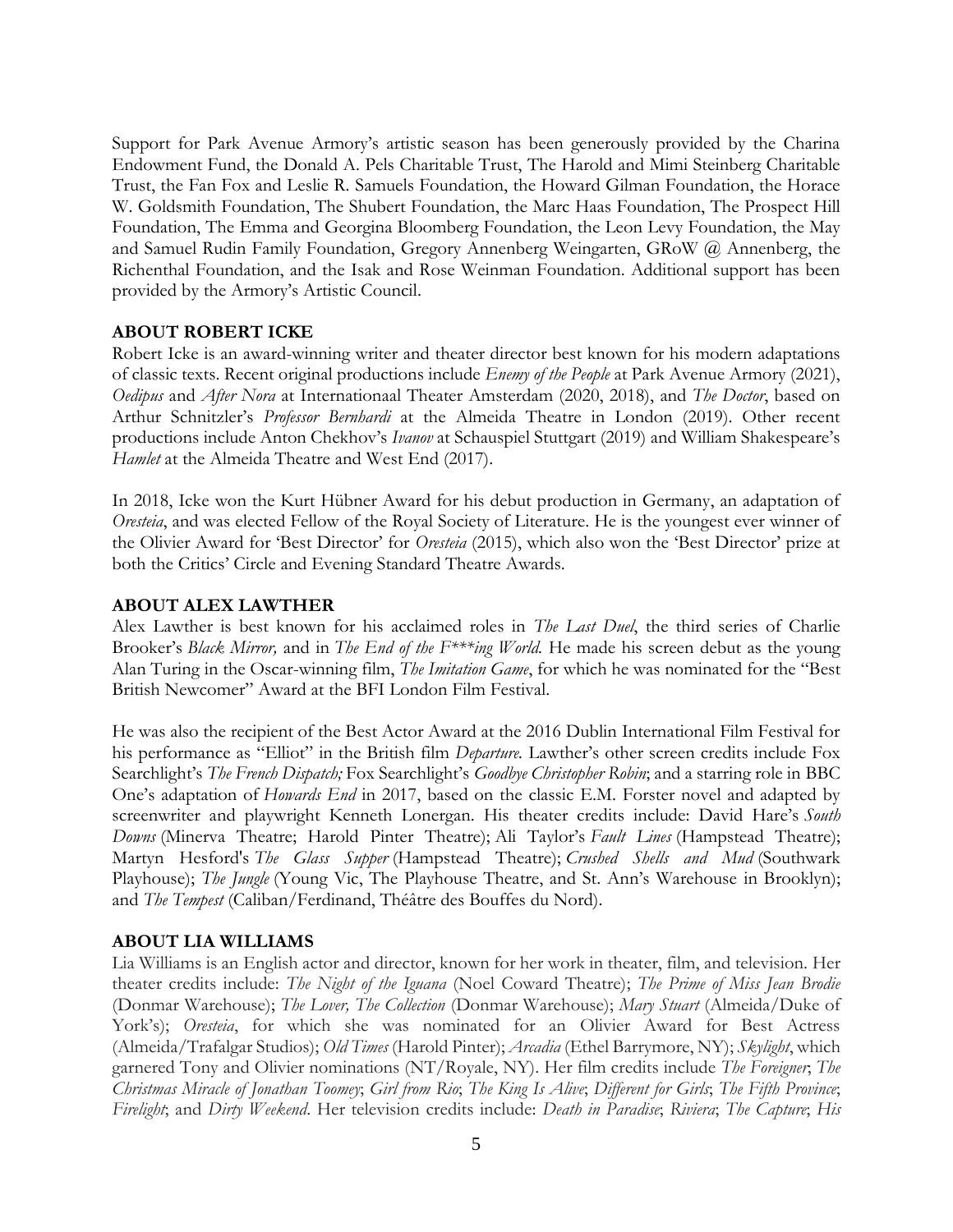*Dark Materials*; *The Crown*; *Kiri*; *The Silkworm*; *The Missing*; *Secret State*; *Doc Martin*; *May 33rd* (Bafta Best Actress nomination); *The Russian Bride* (FIPA Best Actress Award); *Imogen's Face*; *Shot Through the Heart*; *Flowers of the Forest*; and *Seaforth*.

# **ABOUT PARK AVENUE ARMORY**

Part palace, part industrial shed, Park Avenue Armory fills a critical void in the cultural ecology of New York, supporting unconventional works in the performing and visual arts that cannot be fully realized in a traditional proscenium theater, concert hall, or white wall gallery. With its soaring 55,000 square-foot Wade Thompson Drill Hall and an array of exuberant period rooms, the Armory enables a diverse range of artists to create, students to explore, and audiences to experience epic, adventurous, relevant work that cannot be done elsewhere in New York.

Programmatic highlights from the Wade Thompson Drill Hall include Ernesto Neto's *anthropodino*, a magical labyrinth extended across the Drill Hall; Bernd Alois Zimmermann's harrowing *Die Soldaten*, in which the audience moved "through the music"; *the event of a thread*, a site-specific installation by Ann Hamilton; the final performances of the Merce Cunningham Dance Company on three separate stages; an immersive *Macbeth* set in a Scottish heath with Kenneth Branagh; *WS* by Paul McCarthy, a monumental installation of fantasy, excess, and dystopia; a radically inclusive staging of Bach's *St. Matthew Passion* staged by Peter Sellars and performed by Sir Simon Rattle and the Berliner Philharmoniker; eight-time Drama Desk-nominated play *The Hairy Ape*, directed by Richard Jones and starring Bobby Cannavale; *Hansel & Gretel*, a new commission by Ai Weiwei, Jacques Herzog, and Pierre de Meuron about privacy and surveillance; *FLEXN* and *FLEXN Evolution*, two Armorycommissioned presentations of the Brooklyn-born dance-activist group the D.R.E.A.M. Ring, created by Reggie "Regg Roc" Gray and director Peter Sellars; Simon Stone's heralded production of *Yerma* starring Billie Piper in her North American debut; *The Let Go*, a site-specific immersive dance celebration by Nick Cave; Satoshi Miyagi's stunning production of *Antigone* set in a lake; Sam Mendes' critically acclaimed production of *The Lehman Trilogy*; the *Black Artists Retreat* hosted by Theaster Gates, which included public talks and performances, private sessions for the 300 attending artists, and a roller skating rink; *Deep Blue Sea* by Bill T. Jones and the Bill T. Jones/Arne Zane Dance Companies; *The Shape of Things*, a multi-work installation, convening, and performance series by Carrie Mae Weems; and *Assembly*, an immersive work by interdisciplinary artist Rashaad Newsome. Productions in the Armory's Social Distance Hall included works by Bill T. Jones; David Byrne, Christine Jones, and Steven Hoggett; Laurie Anderson and Robert Icke.

In its historic period rooms, the Armory presents more intimate performances and programs, including its acclaimed *Recital Series*, which showcases musical talent from across the globe within the intimate salon setting of the Board of Officers Room; the *Artists Studio* series curated by MacArthur "Genius" and jazz phenom Jason Moran in the newly restored Veterans Room, which features a diverse array of innovative artists and artistic pairings that reflect the imaginative improvisation of the young designers and artists who originally conceived the space; and a Public Programming series that brings diverse artists and cultural thought-leaders together for discussion and performance around the important issues of our time viewed through an artistic lens.

Among the performers who have appeared in the *Recital Series* and the *Artists Studio* in the Armory's restored Veterans Room and the Board of Officers Room are: Christian Gerhaher; Ian Bostridge; Jason Moran; Lawrence Brownlee; Barbara Hannigan; Lisette Oropesa; Roscoe Mitchell; Conrad Tao and Tyshawn Sorey; Rashaad Newsome; and Krency Garcia ("El Prodigio").